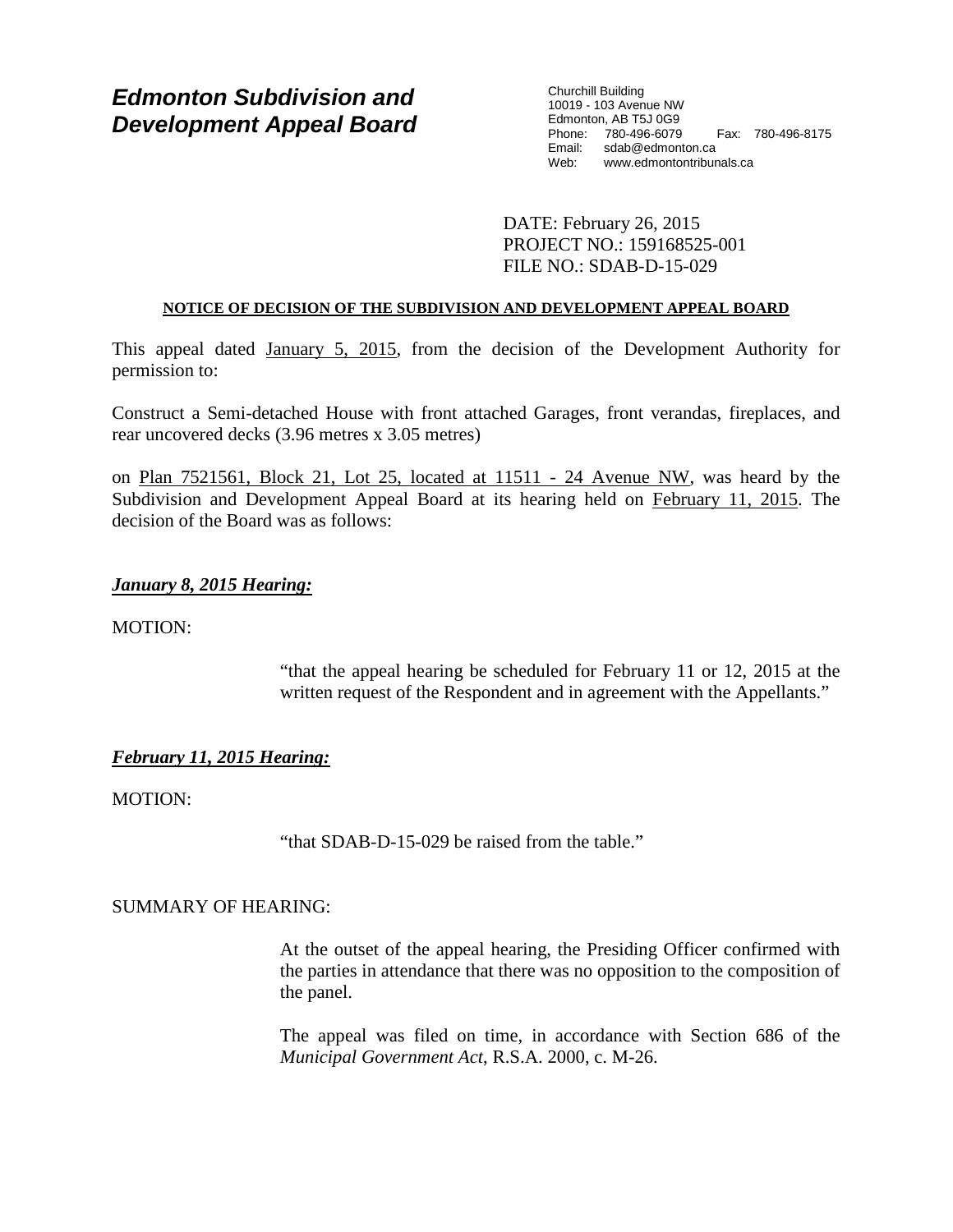The Board heard an appeal from the decision of the Development Authority to approve an application to construct a Semi-detached House with front attached Garages, front verandas, fireplaces, and rear uncovered decks (3.96 metres x 3.05 metres). The subject Site is zoned RF1 Single Detached Residential Zone and is located at 11511 – 24 Avenue NW. The development permit application was approved subject to conditions and was subsequently appealed by adjacent property owners.

Prior to the hearing the following information was provided to the Board, copies of which are on file:

- 1. A written submission from the Development Officer received February 6, 2015.
- 2. Two petitions and correspondence packages from the Appellants.
- 3. Nine letters of opposition to the development from neighbouring property owners.
- 4. A written submission from the Appellants, Robert and Laura Slywka.
- 5. A slideshow presentation from the Appellants, Robert and Laura Slywka

Mr. Zentner, representing the City of Edmonton Sustainable Development Department, provided the following clarification to the Board:

1. This is a Class B discretionary use and no variances were granted. The inclusion of the word "variances" in the development permit was used as a trigger to give notification to neighbours due to the approval of a discretionary use.

The Board heard from Mr. Slywka, an Appellant, who provided the following information to the Board:

- 1. In addition to speaking as an Appellant, he was also speaking on behalf of several neighbours.
- 2. Mr. Slywka reviewed the slideshow presentation he had prepared and submitted.
- 3. This is a quiet, established, single-family neighbourhood. He recently upgraded his home with the intent of staying in the community.
- 4. He reviewed the neighbourhood make-up and believed a semidetached home proposed deep within the community is not characteristic and presented slides showing past and present developments.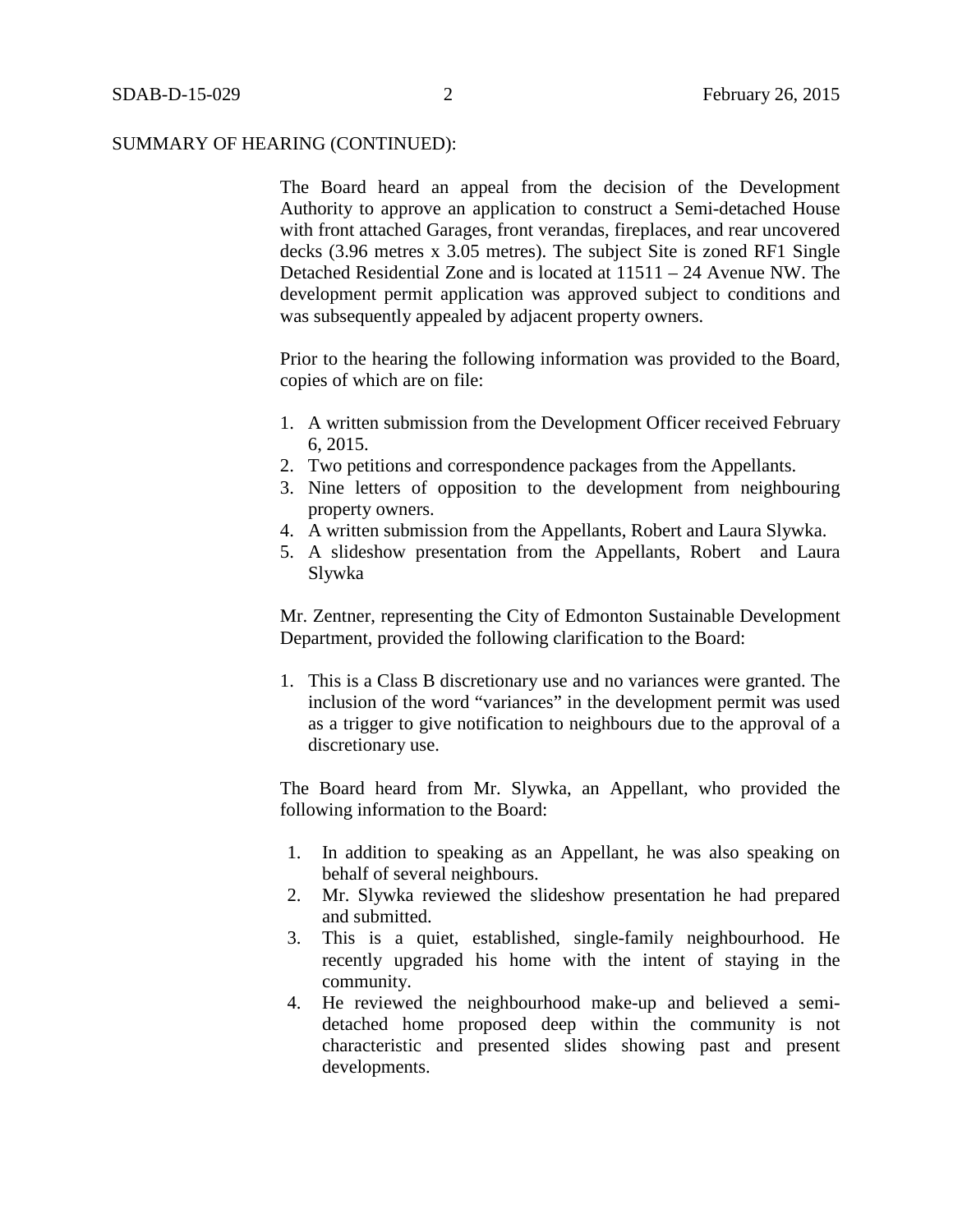- 5. He believes the proposed development will compromise the integrity of the neighbourhood and breach what he believes is a contract with the neighbourhood on the expectation of limited multi-family dwellings.
- 6. The existing houses in the neighbourhood have stepped elevations with visible front doors, windows on the first floor and recessed second storeys.
- 7. The neighbourhood has a pedestrian feel characterized by connectivity from homes to the front sidewalk and he outlined several homes that illustrate these characteristics.
- 8. There are no three-car garages or four-car garages in the area. He believes the proposed garage and driveway design is not characteristic and would not complement the neighbourhood. The scale of the proposed development is overwhelming.
- 9. He referenced Section 110.4(14) of the *Edmonton Zoning Bylaw* which requires front doors of homes to face a public roadway.
- 10. Complimentary landscaping and curb appeal, including mature trees are characteristic of the neighbourhood. The developer has already taken down an existing mature tree on the proposed site.
- 11. Mr. Slywka also presented a shadow study simulation that showed the west neighbour would have compromised access to natural light.
- 12. He referenced Section 110.4(3) of the *Edmonton Zoning Bylaw*  which indicates semi-detached housing should be located on a corner lot or on a site abutting an arterial road. He does not believe the proposed development meets either requirement because there is no direct access from the proposed site to 23 Avenue, which is an arterial roadway.
- 13. Mr. Slywka believes the proposed development will adversely disrupt the value of a single-family neighbourhood.
- 14. He noted that the profit incentive for developers to buy out existing owners and put in duplexes could substantially change the character of the neighbourhood if a precedent is set in allowing this development.
- 15. The photograph shown to residents by the developer is different than the proposed development. In the proposed development the second storey is not symmetrical, the brick façade is only four feet high, the façade is primarily siding and the articulation shows a reduction in stepping.
- 16. He felt the 60-metre notification area should have been expanded. He believes residents to the north of the notification area are affected as access to the proposed development will increase traffic.
- 17. He raised a concern that this development was approved just before Christmas, which led to confusion on dates for the appeal period.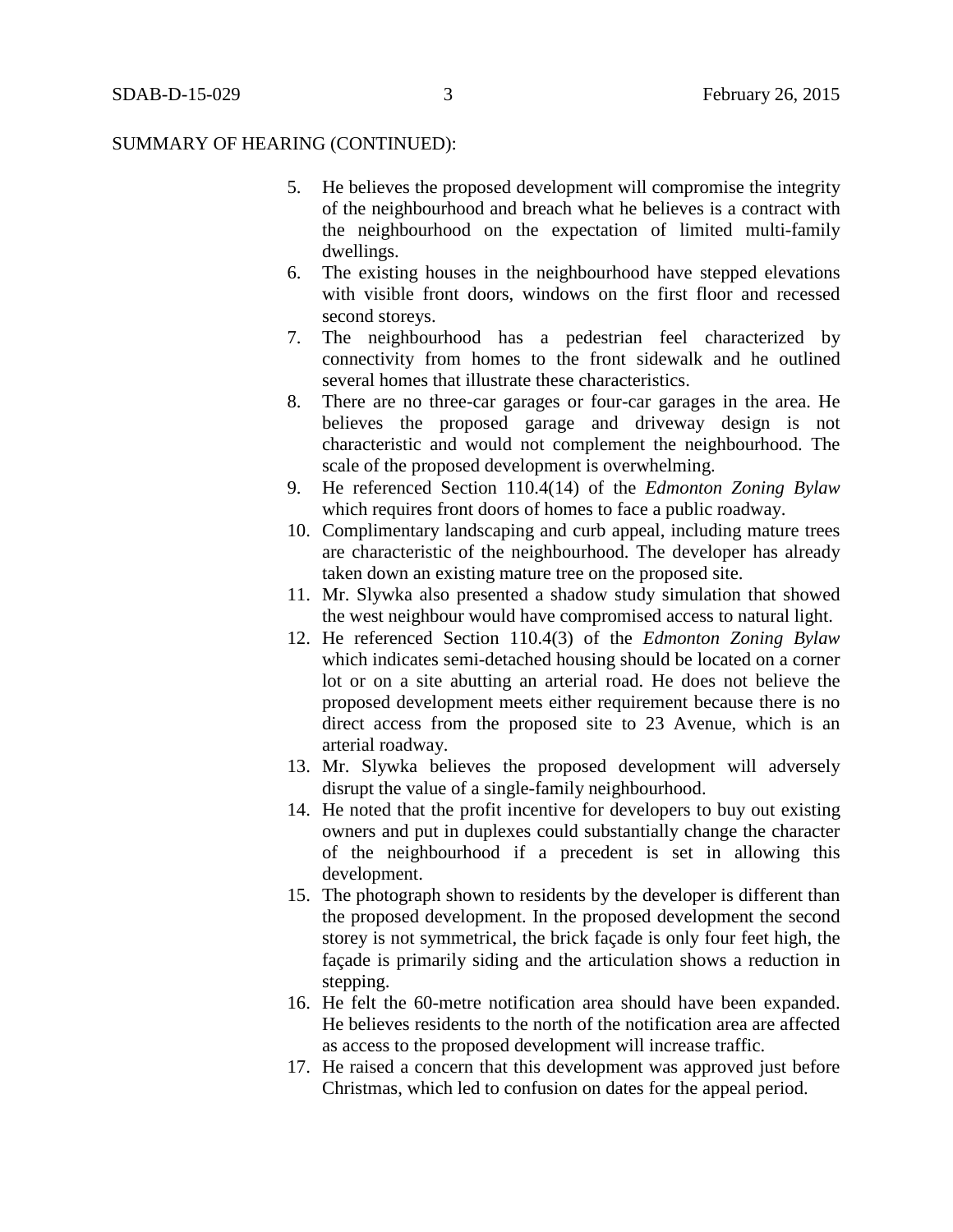- 18. He believes there was not enough community consultation as his submission included 60 signatures in opposition to the development that included 43 properties within the neighbourhood.
- 19. In speaking with the Development Officer before the permit was issued, he believed the project would be denied.
- 20. The parking in the area will be compromised as this is a pinch point to the properties to the west, which creates dangerous traffic issues.
- 21. The large driveway limits green space and on-street parking.

Mr. Slywka provided the following responses to questions from the Board:

- 1. He referred to the proposed development in the context of the Mature Neighbourhood Overlay, but conceded the Mature Neighbourhood Overlay is not applicable in this zone.
- 2. He acknowledged that a single-family dwelling could be built to exactly the same dimensions as the proposed development. He felt the difference between a single-family dwelling and the proposal is that a single-family home would most likely not have a four-car garage and would have only one main entrance facing the front.
- 3. The design is not inviting and would result in an increase in traffic and less on-street parking.
- 4. He feels that approving a discretionary use should be based on common sense and feels that the Development's Officer's decision has compromised the character of area, including the large front yards and quiet location.
- 5. He agreed that a single-family dwelling can contain a secondary suite, but there are requirements to make it look and appear as a single-family development.
- 6. He noted parking in this area is already limited because of snow piling policy changes made by the City of Edmonton. Eliminating even one on-street parking stall will be detrimental to the neighbourhood.

The Board heard from Mr. and Mrs. Goodale, Appellants, who provided the following information to the Board:

- 1. They appreciate that the neighbourhood has banded together to voice their concerns regarding this development.
- 2. Mr. and Mrs. Goodale have spoken with adjacent neighbours who are all concerned about the location in the middle of the block and the traffic issues resulting at the T- intersection.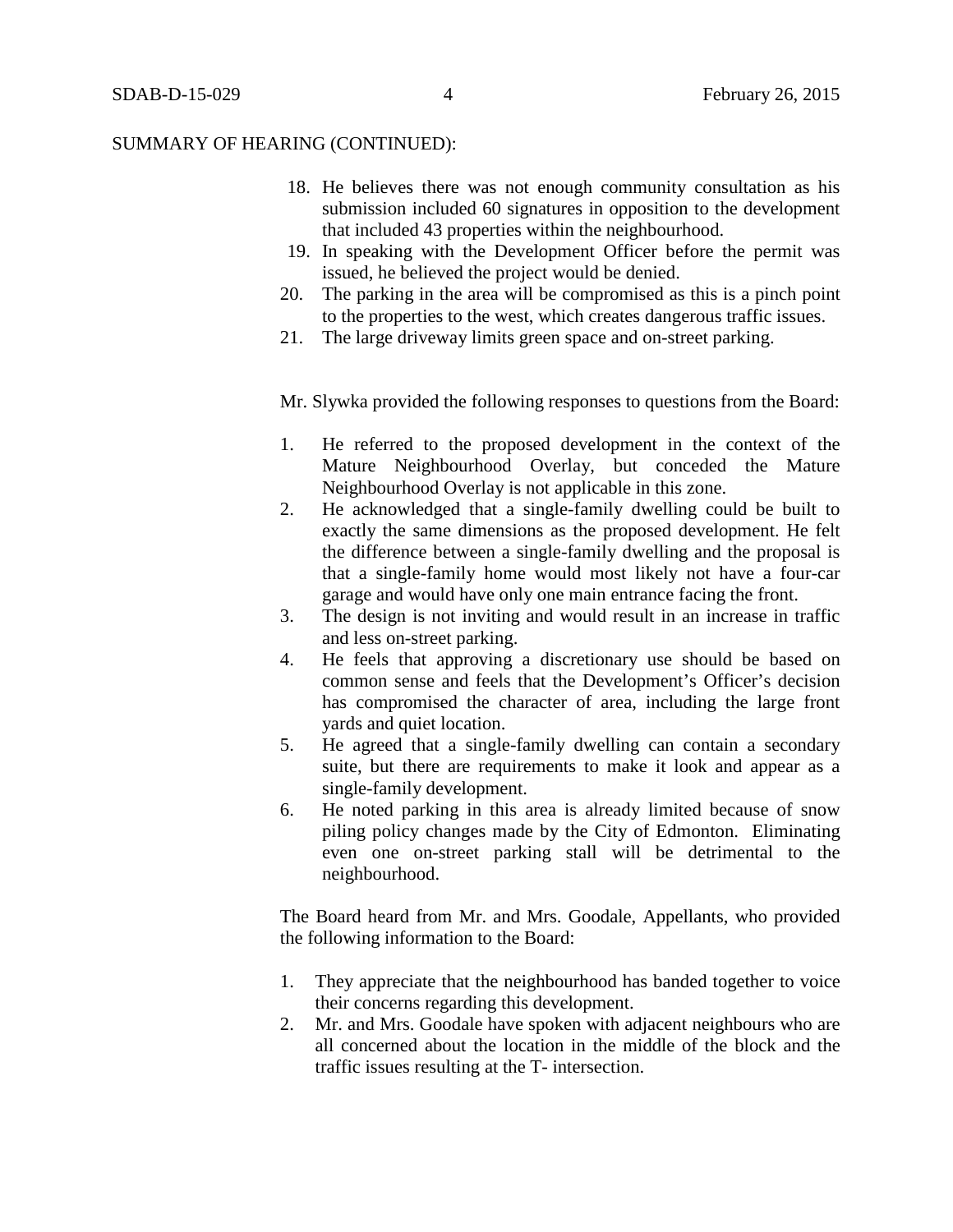- 3. Most existing houses are one-and-a-half storeys but the proposed development will be two storeys and will look more like a compound than a house.
- 4. This particular home would have a domino effect on 24 Avenue with a detrimental effect on existing single-family homes.
- 5. The front street-level elevation is primarily a garage, not a house.
- 6. The proposal will create a "lives in the backyard" social scenario. They are concerned that there is no space in the front yard to allow for socializing.
- 7. Neighbours are also concerned with safety as the number of vehicles parking on the driveway and backing onto 24 Avenue is excessive.
- 8. They questioned whether the Development Officer would have approved a four-car garage for a single-family home at this location.
- 9. They feel that a semi-detached home with single garages and a double driveway would be more suitable.

The Board heard from Mr. Dunwald, representing the Blue Quill Community League, who provided a slideshow presentation outlining the background and history of the area to the Board, a copy of which was submitted and entered as Exhibit "A":

- 1. He believes that this area should be treated as an established neighbourhood and that the many regulations regarding the Mature Neighbourhood Overlay are related to declining densities.
- 2. The goal of the Blue Quill Community League is 80 percent owneroccupied homes. One third of the community leaves every year. The Community League wants to keep single-family housing alive and wants new investment based on that.
- 3. The density of the area already far exceeds the area goal and the area schools are fully utilized. Density does not need to be further increased.
- 4. There have been many changes in the neighbourhood since it was established. There is uncertainty surrounding zoning and development criteria. Development in the area has proceeded with no impact assessments.
- 5. The Community League has repeatedly asked to see plans on how development will occur.
- 6. He provided demographic information outlining current densities, crime rates and pointed out the multi-family developments within the area.
- 7. The proposed development should be viewed in the context of the whole neighbourhood.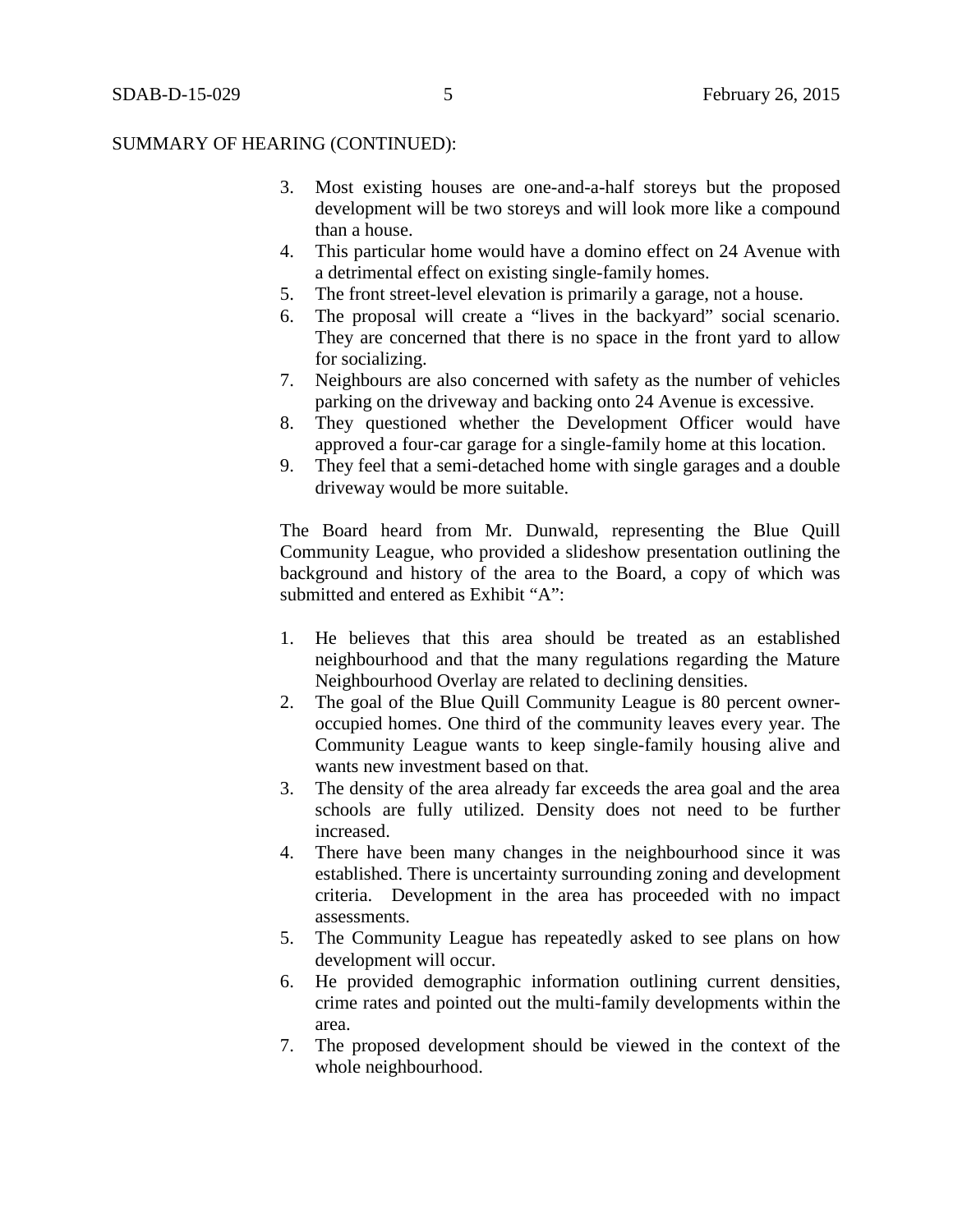Mr. Dunwald provided the following responses to questions from the Board:

- 1. This is an island of single-family homes in a sea of multi-family developments with limited amenities.
- 2. Allowing a four-car garage would set a dangerous precedent.

The Board next heard from Ms. Margnksi, a neighbouring property owner to the east who provided the following information to the Board:

- 1. She confirmed the issues with parking, safety and the potential change to the whole neighbourhood if the development is approved.
- 2. She wants to maintain the existing single-family neighbourhood and character of the neighbourhood.
- 3. She prefers less concrete in the front yard.

The Board heard from Mr. Girard, a neighbouring property owner who provided the following information to the Board:

- 1. He has been a resident of the neighbourhood for over 30 years.
- 2. His property is four properties directly east of the subject site.
- 3. He believes that this is an oasis of single-family dwellings in the area and has a very low crime rate.
- 4. All homes are designed to allow neighbours to look out on the street providing a great deal of safety and security.
- 5. There are already 1.5 metre snow drifts created from a two-car garage. A four-car garage would not have enough space for the storage of snow.
- 6. The proposed development does not fit in and creates a fortress that is out of character for the neighbourhood.

Mr. Girard provided the following responses to questions from the Board.

- 1. It is a six-block walk to access the green area between his back fence and 23 Avenue.
- 2. He confirmed several turns are required to reach 23 Avenue from his property.

The Board heard from Mr. Zentner, City of Edmonton Sustainable Development Department who provided the following information to the Board: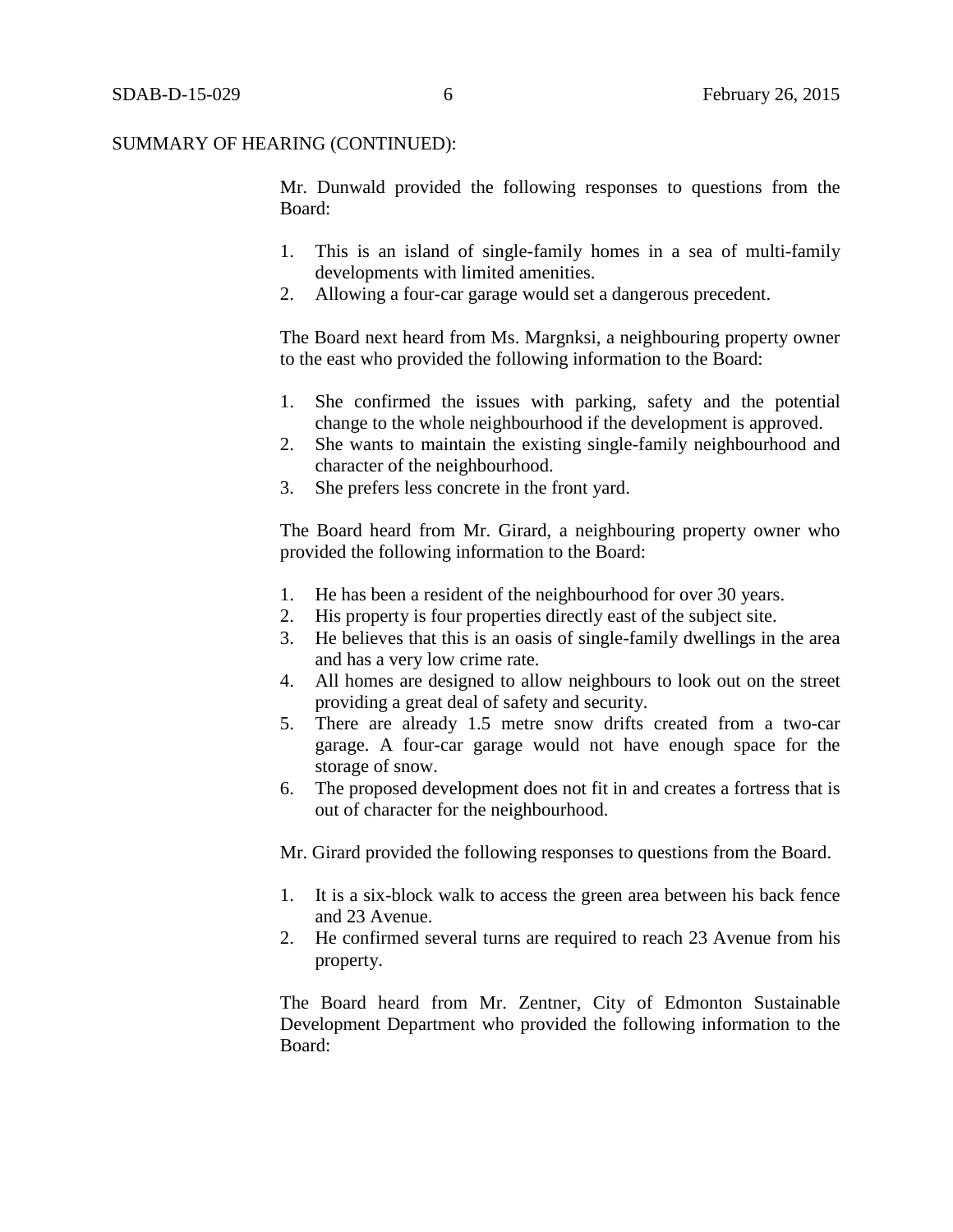- 1. The proposed development complies with the Single Detached Residential requirements and the area is not within the Mature Neighbourhood Overlay area. There are no regulations regarding the size of garages permitted on single-family dwellings. The footprint could be the same if the proposal were a single family home.
- 2. Section 110.4(14) of the *Edmonton Zoning Bylaw* requires front doors of a dwelling to face a public roadway. He feels this requirement has been met. There is no requirement for front facing windows on the main floor of a dwelling.
- 3. He confirmed that secondary suites are not permitted within semidetached homes.
- 4. The proposed development meets the requirement of two parking stalls per dwelling. The proposed garage would remove one on-street parking space but there is sufficient parking for 8 vehicles on site, which compensates for the reduced street parking.
- 5. He clarified that the side setbacks were 1.83 metres.
- 6. The Sustainable Development Department views each proposed development on its own merits and does not look at precedents.
- 7. He felt the locational requirements were met as there is an abutting arterial roadway.
- 8. He believes that the proposed development is compatible with other homes in area.
- 9. If there had been variances required for this development he would likely have denied the proposal, but none were required.
- 10. He felt this location is not as isolated as a typical single-family neighbourhood as there is more existing traffic noise.

Mr. Zentner provided the following responses to questions from the Board:

- 1. He stated that a four-car garage with a driveway was more desirable than having parking on the street. He did agree it was not characteristic of this neighbourhood and confirmed there were no other three- or four-car garages in the neighbourhood.
- 2. He believes the three metres on either side of the driveway allows enough room for snow removal.
- 3. There are no problems with sightlines from the driveway.
- 4. The property is abutting an arterial roadway despite the green space and berm separating the property from 23 Avenue. His interpretation of abutting is that it is "touching" the property but does not indicate anything about accessibility.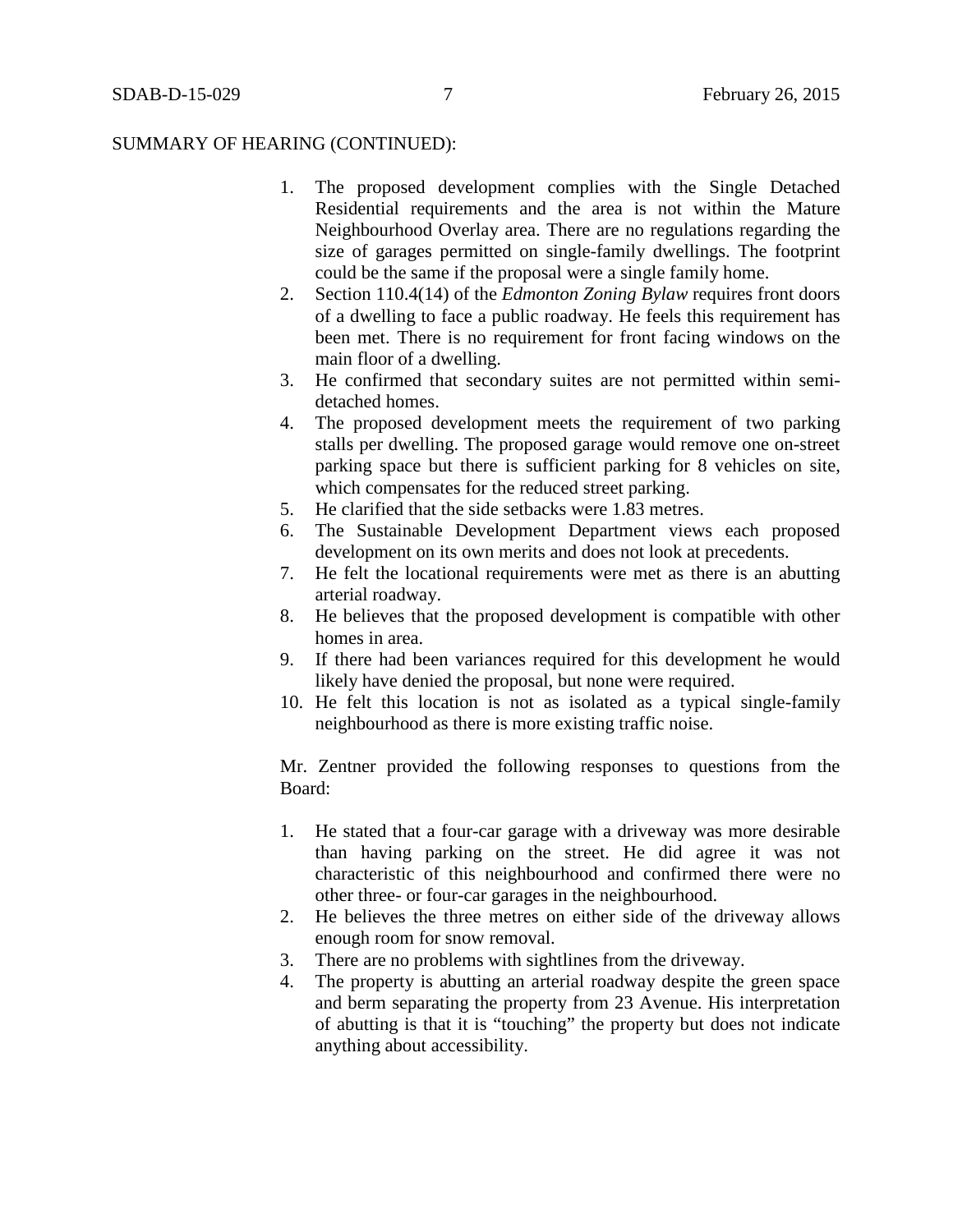- 5. He assumed that the abutting strip to the south of the property shown on the notice map is not a reserve or parkland but part of the road right-of-way.
- 6. He believed that the criteria used to determine whether a semidetached house is appropriate are similar to the criteria for a singlefamily dwelling with secondary suite regarding noise and traffic flow, among others considerations.
- 7. This is a good location for a semi-detached house as there are no neighbours to the rear of the proposed development.
- 8. Corner sites are not necessary for a semi-detached development to comply with the locational criteria and none of the criteria considers access to a roadway as a requirement for compliance. Although 23 Avenue is not accessible, he believes it impacts the property.
- 9. He stated that front drive garages are characteristic of the neighbourhood.
- 10. He quoted Section  $IV(A)(6)(b)$  of the Kaskitayo Outline Plan which states single-family detached housing should be intermixed with 10 percent duplex housing. Since there is no existing semi-detached housing in this particular block he believes the proposed development is appropriate.

Mr. Harry and Mr. Cockram, Respondents, provided the following information to the Board:

- 1. Their understanding is that the previous home was a two-storey dwelling with two families residing in it so there will be no change to the density or traffic.
- 2. The original house had been damaged in a fire. They had initially considered renovations, but as there was no basement and the cost of renovating was high, the better course of action was to tear down the original home and build a semi-detached house. Mr. Harry would retire and reside on one side and his nephew, Mr. Cockram, would reside on the other side.
- 3. All the necessary permits have been issued up to this point and they have met all the City of Edmonton requirements.
- 4. The footprint is smaller than the previous dwelling. They want to improve the lot, not have a negative impact on the neighbourhood.
- 5. There is a gate in the back fence providing access to 23 Avenue which Mr. Harry intends to use to catch the bus.
- 6. He clarified there are windows on the second floor of the proposed development which face the front of the lot.
- 7. He stated that the attractiveness of a home design is subjective.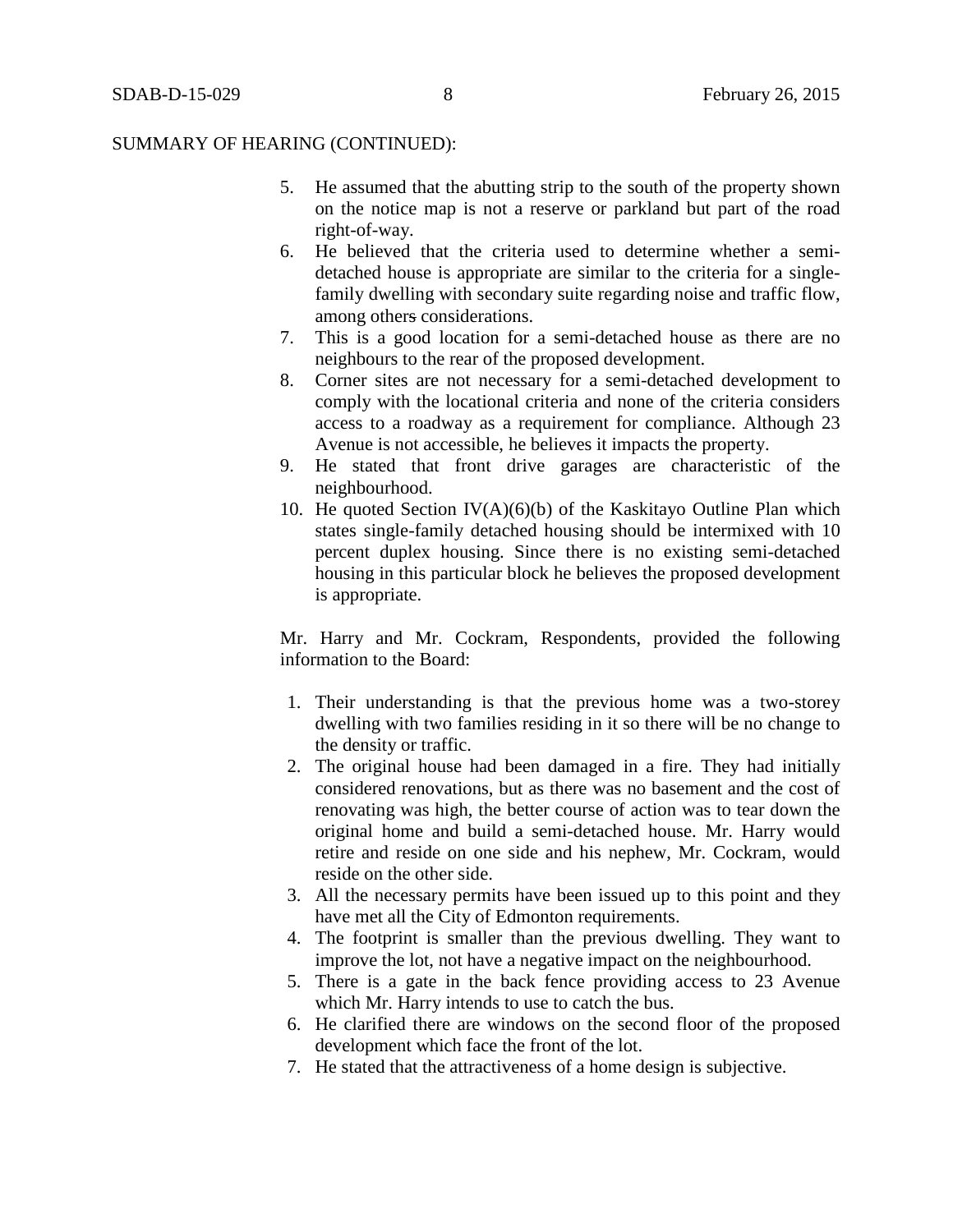Mr. Harry and Mr. Cockram provided the following information in response to questions:

- 1. They confirmed that a four-car garage is not typical of the area but believe each dwelling needs a two-car garage. They felt it can look nice in terms of the driveway and gave the example of stamped concrete.
- 2. It is difficult to predict snowfall in any given winter. Snow removal may be difficult in a heavy snow year, but they believe three metres on each side will be sufficient to hold any removed snow.
- 3. They want to live in a house of which they are proud.
- 4. They conceded there were no other four-car garages in the area and no other developments where the garage takes up almost the entire front width of house.

In rebuttal Mr. and Mrs. Goodale brought up the following points:

- 1. They confirmed that the previous home did not have basement.
- 2. They believe a single-family house would be less valuable than a side-by-side duplex.
- 3. They question who would actually be living in the home.
- 4. They confirmed there is an eight-foot high community fence four feet outside of their property line and believe 23 Avenue is not abutting their back yard.

In rebuttal Mr. Slywka brought up the following points.

- 1. When he spoke with the Development Officer on January 5 or 6, 2015, he was led to believe that this development would not be approved. After it was approved the Development Officer informed him that he was instructed by his supervisor to approve the development since no variances were required.
- 2. The intent of this development should have been more closely scrutinized.
- 3. He feels the proper locational criteria were not met and he disagrees with the Development Officer's interpretation of the word "abutting". He believes access should be considered and noted that 23 Avenue cannot be accessed across a 60-foot green zone.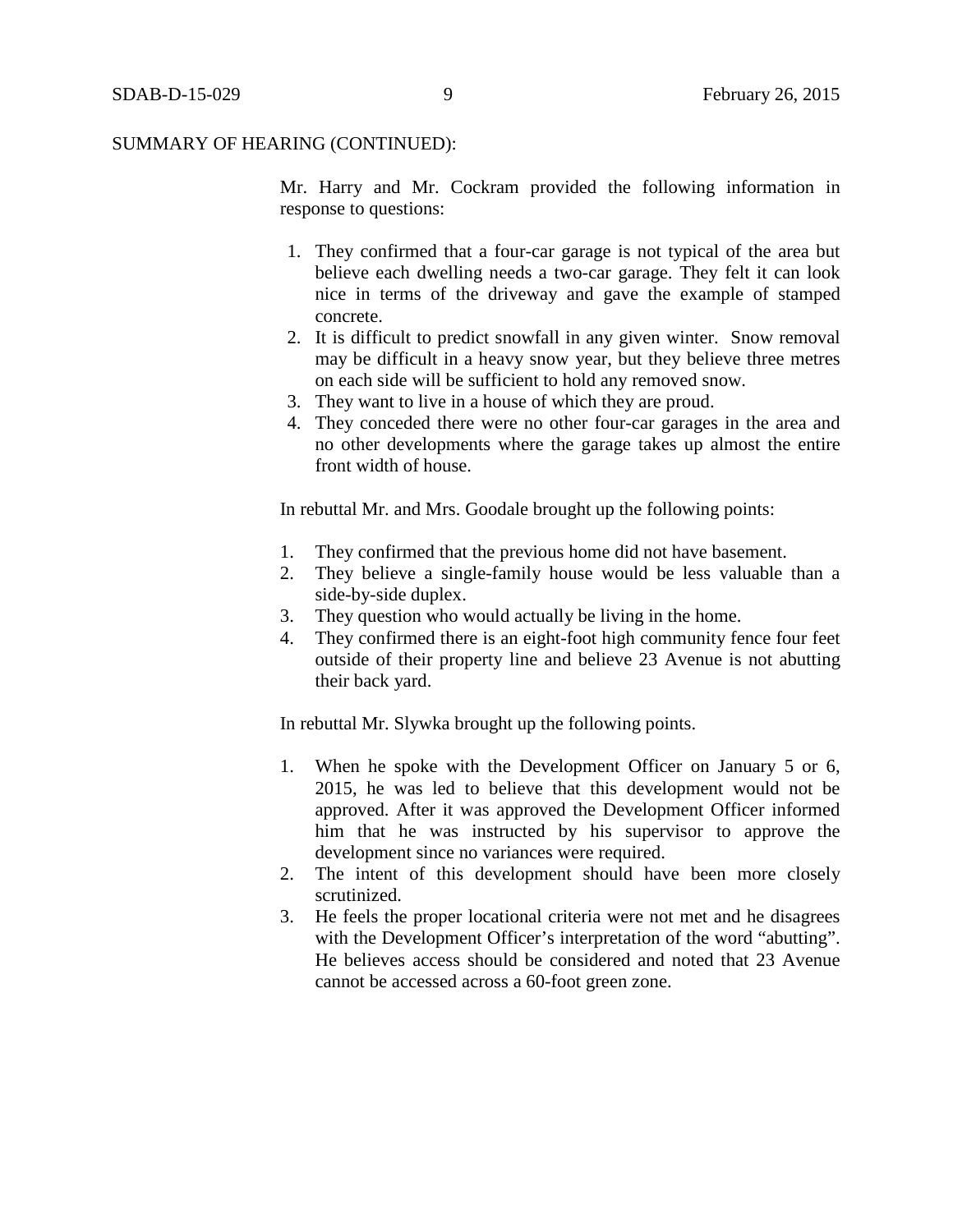- 4. He felt the Kaskitayo Outline plan should have been considered regarding the existing high population density as this area already exceeds the density requirements of multiple-family attached housing making up 25 percent of the total number of housing units in Kaskitayo, as per sections  $III(B)(1)$  and  $IV(A)(6)$ .
- 5. In his view snow clearance will be an issue because of an existing 60 foot spruce tree on one side of the driveway.
- 6. The front facing second story windows face out from the master bedrooms and provide no connectivity to the neighbourhood.
- 7. Multi-family dwellings create more activity and should be located based on Use.

## DECISION:

That the Appeal be ALLOWED and the decision of approval by the Development Authority be OVERTURNED.

# REASONS FOR DECISION:

The Board finds the following:

- 1. Semi-detached Housing is a Discretionary Use in an RF1 Single Detached Residential Zone.
- 2. This development had been reviewed by the Development Authority against the Edmonton Zoning Bylaw, the Kaskitayo Outline Plan, the *Municipal Government Act* and without neighbourhood input.
- 3. After viewing the presentations provided at this hearing the Board notes the strong neighbourhood opposition to this development.
- 4. The Board finds the proposed development is not in keeping with the character of the neighbourhood for the following reasons:
	- a. The design proposed with an oversized front attached garage and driveway is non-existent within this specific neighbourhood.
	- b. The Board notes that this crescent is dominated by singlefamily dwellings but is surrounded by significant multi-family residential development.
	- c. The Board accepts the Appellant's submissions that the current density of this neighbourhood is well beyond the prescribed limit contained within the Kaskitayo Outline Plan and overall density targets have already been exceeded.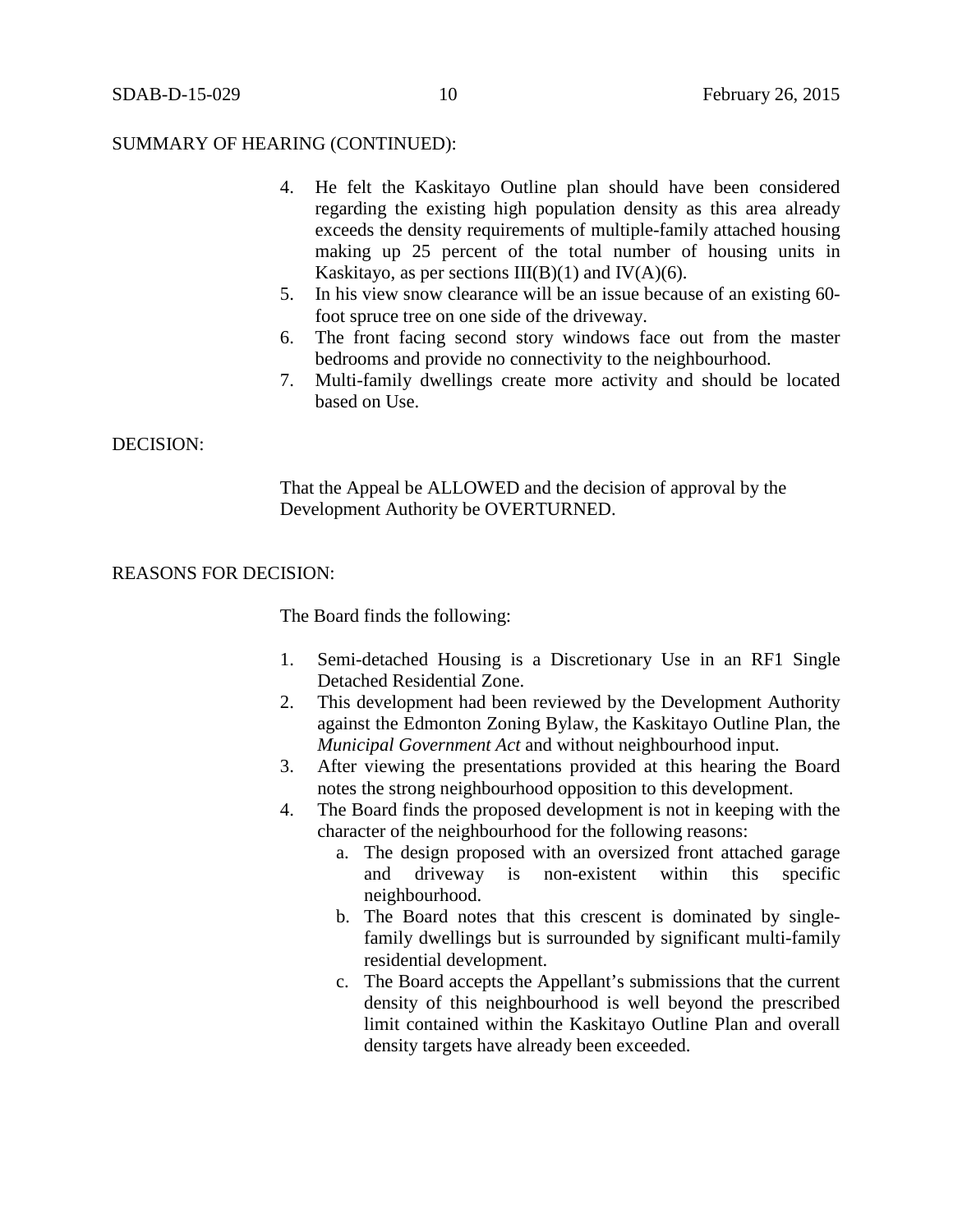## REASONS FOR DECISION (CONTINUED):

- d. The proposed development and design is not characteristic of the neighbourhood as it is dominated by the garage facade and limits the green space available in the front yard.
- e. The Board notes this development's front entry facade is not consistent with the characteristic of the neighbourhood as it is narrower than the majority of the existing dwellings.
- 5. It is the opinion of the Board that the proposed development will unduly interfere with the amenities of the neighbourhood and materially interfere with or affect the use, enjoyment or value of neighbouring parcels of land.

# **IMPORTANT INFORMATION FOR APPLICANT/APPELLANT**

- 1. This decision may be appealed to the Alberta Court of Appeal on a question of law or jurisdiction under Section 688 of the Municipal Government Act, R.S.A. 2000, c. M-26. If the Subdivision and Development Appeal Board is served with notice of an application for leave to appeal its decision, such notice shall operate to suspend the Development Permit.
- 2. When a decision on a Development Permit application has been rendered by the Subdivision and Development Appeal Board, the enforcement of that decision is carried out by the Sustainable Development Department, located on the 5th Floor, 10250 – 101 Street, Edmonton.

Mr. V. Laberge, Presiding Officer SUBDIVISION AND DEVELOPMENT APPEAL BOARD

NOTE: Citizens can call 311, 24-hours a day, every day of the year for access to City of Edmonton information, programs and services.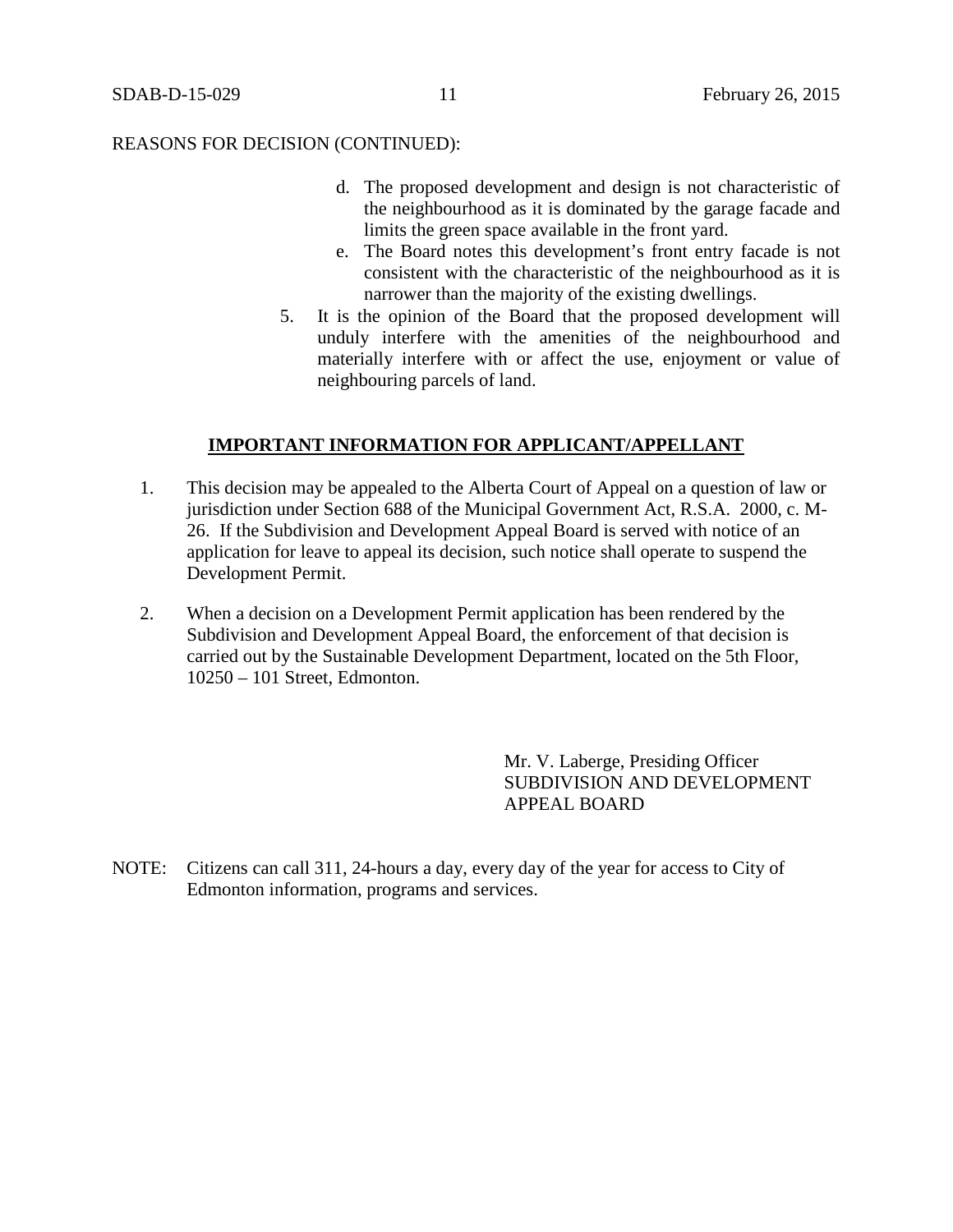# *Edmonton Subdivision and Development Appeal Board*

Churchill Building 10019 - 103 Avenue NW Edmonton, AB T5J 0G9 Phone: 780-496-6079 Fax: 780-496-8175 Email: sdab@edmonton.ca<br>Web: www.edmontontribur www.edmontontribunals.ca

DATE: February 26, 2015 PROJECT NO.: 165334720-001 FILE NO.: SDAB-D-15-030

## **NOTICE OF DECISION OF THE SUBDIVISION AND DEVELOPMENT APPEAL BOARD**

This appeal dated January 19, 2015, from the decision of the Development Authority for permission to:

Construct a Semi-detached House with verandas, fireplaces and Basement developments (not to be used as additional Dwelling units)

on Plan 1270HW, Block 19, Lot 18, located at 8515 - 81 Avenue NW, was heard by the Subdivision and Development Appeal Board at its hearing held on February 11, 2015. The decision of the Board was as follows:

## SUMMARY OF HEARING:

At the outset of the appeal hearing, the Presiding Officer confirmed with the parties in attendance that there was no opposition to the composition of the panel.

The appeal was filed on time, in accordance with Section 686 of the *Municipal Government Act*, R.S.A. 2000, c. M-26.

The Board heard an appeal of the decision of the Development Authority to approve an application to construct a Semi-detached House with verandas, fireplaces and Basement developments (not to be used as additional Dwelling units), with a variance granted in the minimum required Site Width, subject to conditions. The subject Site zoned RF3 Small Scale Infill Development Zone is located at 8515 – 81 Avenue NW and is within the Mature Neighbourhood Overlay. The approved development permit application was subsequently appealed by an adjacent property owner.

Prior to the hearing a written submission from the Development Officer, received February 6, 2015, was provided to the Board, a copy of which is on file.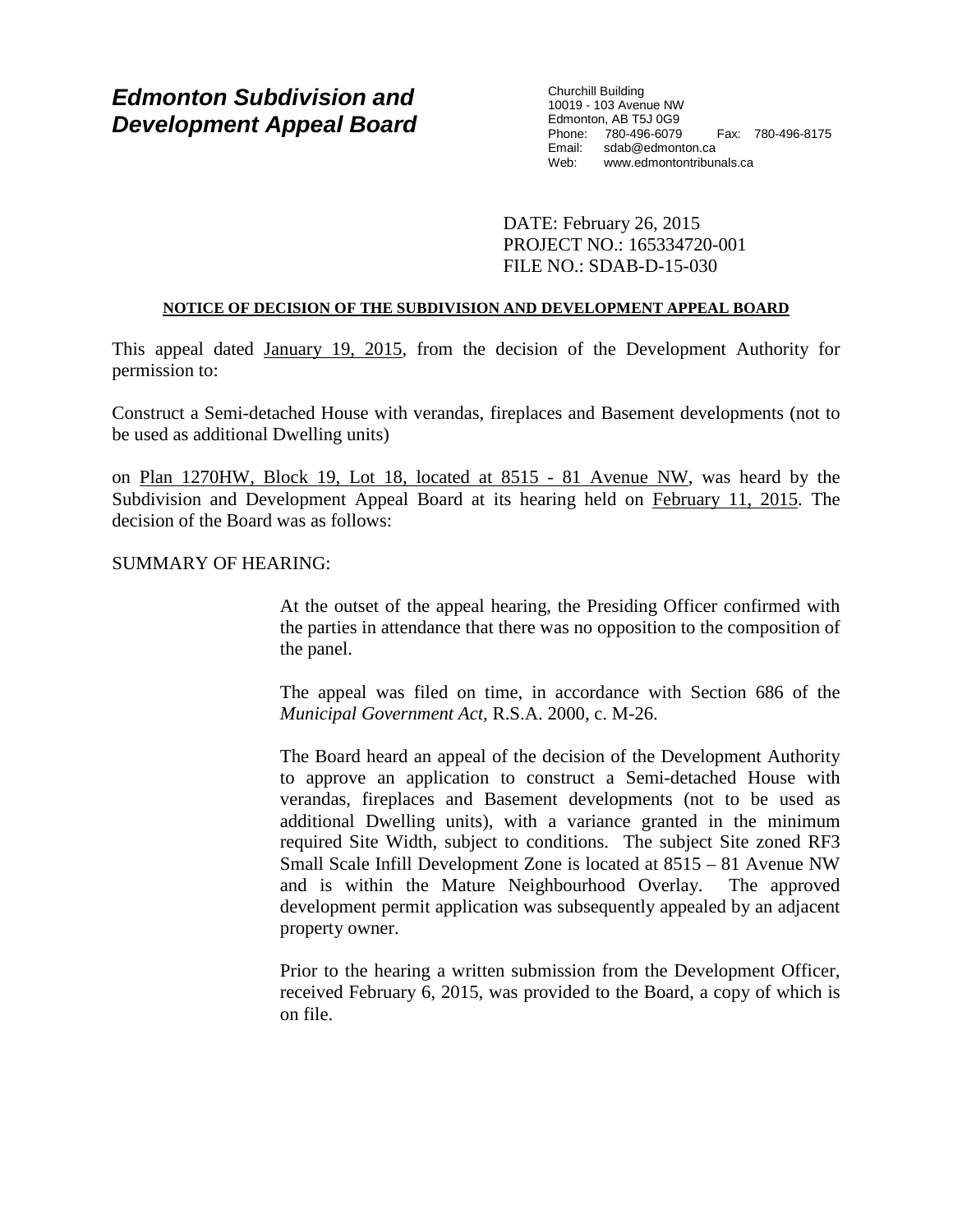The Board heard from Mr. Gilham, Appellant, who provided the following information to the Board:

- 1. Mr. Gilham provided a map, marked Exhibit "A", which identifies existing and proposed duplexes within a short radius of the proposed site and his home.
- 2. The neighbourhood is becoming over-developed with duplexes and fourplexes. Basement Suites are also adding to the crowding.
- 3. The City of Edmonton has not followed the long-term housing objectives for residents.
- 4. Mr. Gilham provided a package of census information for Edmonton in general and King Edward Park for various years from 1991 to 2005, which was marked as Exhibit "C". The census information indicates that most duplexes are rentals and not owner occupied.
- 5. The proliferation of rental units does not contribute to sustainability of a mature area because renters remain for only a couple of years and do not look after properties.
- 6. Exhibit "C" shows the King Edward Park neighbourhood has a much higher proportion of duplexes and fourplexes than the City of Edmonton average. The average for the rest of the City should catch up before more duplexes and fourplexes are approved in this area.
- 7. Mr. Gilham provided four photographs, which were marked as Exhibit "B". The photographs depict parking in front of the subject site, and show a concern with parking.

Mr. Gilham provided the following responses to questions from the Board:

- 1. He conceded Semi-detached Houses are a permitted Use in the RF3 Small Scale Infill Development Zone and the sole variance regarding the proposed development is Site Width.
- 2. Mr. Gilham would not personally buy such a narrow Dwelling. He expects it will be a rental unit.
- 3. The parking situation is further restricted given the City's rules regarding parking stalls.
- 4. If the development will not fit on the existing lot it should not be approved. It is too narrow for a duplex that someone would want to buy. Alternatively, they may choose to live in one side and rent out the other.

Ms. Ziober, representing the City of Edmonton Sustainable Development Department, provided the following responses to questions from the Board: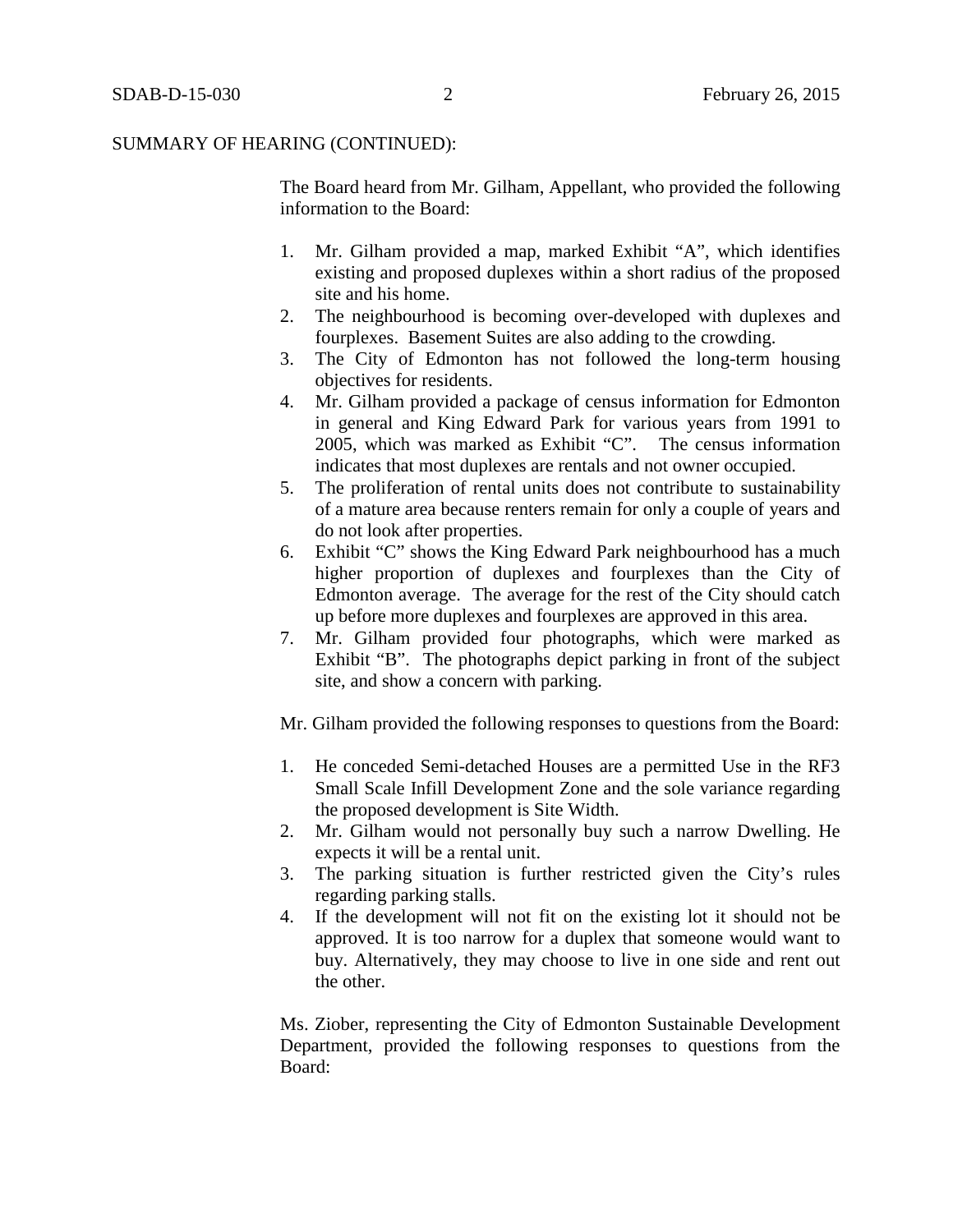- 1. She clarified that the City of Edmonton's parking requirement of two stalls per Dwelling unit has been met.
- 2. The future proposed Garage will need to meet City of Edmonton requirements.
- 3. The Garage must accommodate four vehicles and will be based on a width of 5.49 metres. Further, the Side Yard Setbacks are also satisfied.
- 4. There is no pad behind the garage but there is no requirement for onsite visitor parking.
- 5. Each Dwelling will be 5.10 metres wide.
- 6. She and one other individual review all Semi-detached Housing in the City. They have refused Semi-detached Housing that does not meet width and other regulation criteria.
- 7. She has been in similarly designed homes and has been impressed by the interior layouts.
- 8. She agreed the Mature Neighbourhood Overlay applies and therefore the proposed development must be sensitive to the scale of the area. High density and compact builds are promoted in this type of area as it is near the future LRT expansion, the downtown core, and is in close proximity to shopping.
- 9. Ms. Ziober provided a package of information on the Southeast LRT expansion plan, which was marked as Exhibit "D".
- 10. The site width variance is insignificant and does not create undue impact here. If a two-foot site width variance was not provided, a giant single family dwelling with an accessory suite could be approved as a permitted use which could conceivably have three onsite parking stalls instead of four. This would create an even worse parking situation.
- 11. As the block is within the RF3 Small Scale Infill Development Zone there is no tipping point for Semi-detached Housing on this block. It is conceivable that all lots on the block could be developed into Semidetached Housing as a permitted Use.
- 12. If the orientation of the proposed development had been changed from a side-to-side to a front-to-back development it would have met the width regulations but several other regulations would have required variances. The development is in line with the existing homes on the block face and both rear adjacent neighbours will be looking at open space rather than at a solid wall.
- 13. The same footprint could be developed as a Single Detached House.

Mr. Gable of Green Living Homes Ltd., Respondent, provided the following information to the Board: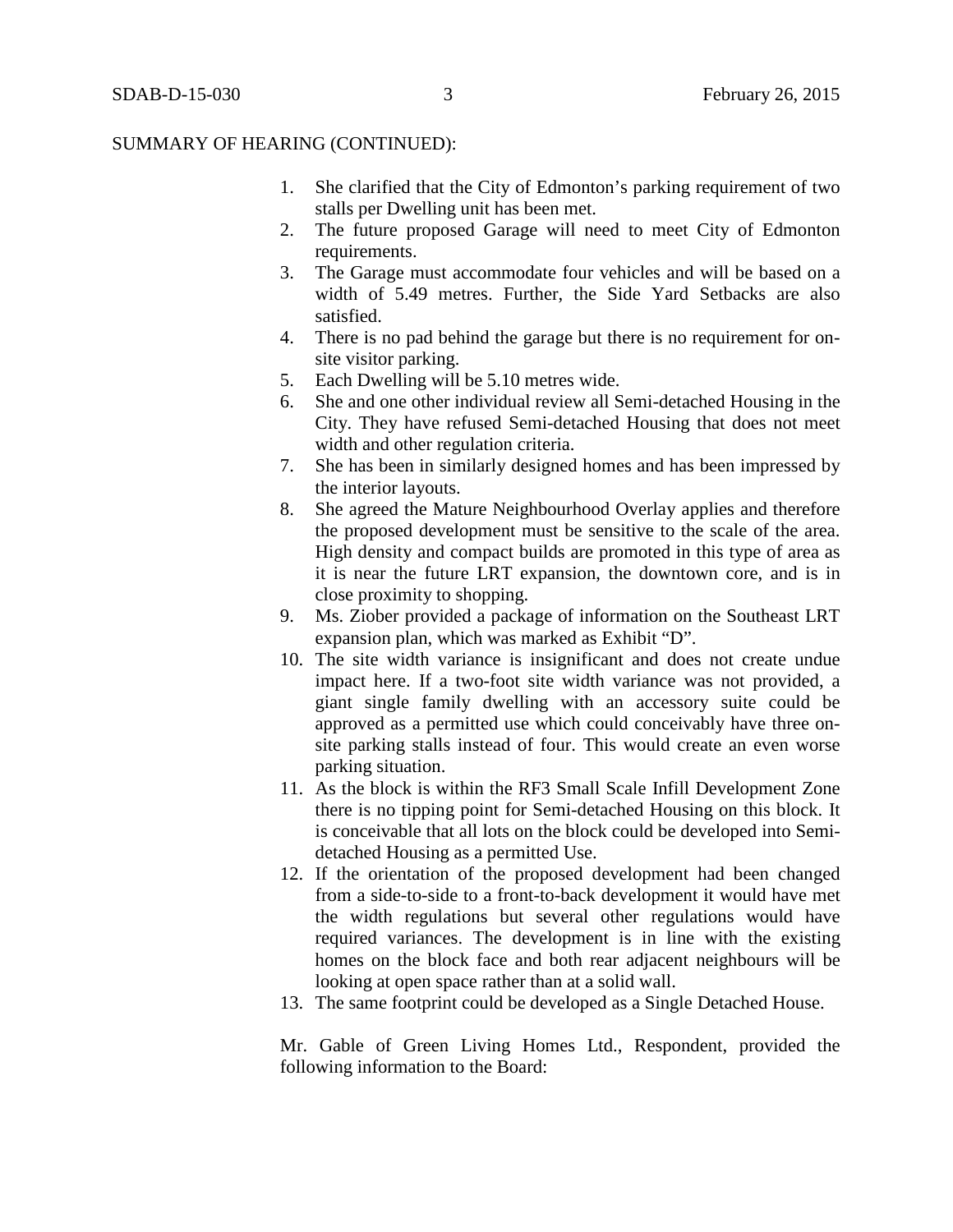- 1. Mr. Gable provided a set of 12 photographs, marked as Exhibit "E". He noted the parking photographs do not show congestion.
- 2. Single Detached Houses have been approved with the same footprint.
- 3. Tasteful Semi-detached Houses are in demand and the cost and quality of the proposed development means the development is more likely to be owner-occupied than rented.
- 4. A precedent for the width variance exists as there is a Semi-detached House on a lot of the same width across the alley from the proposed development.
- 5. The proposed development meets all of the City of Edmonton objectives for intensification near the future LRT and is located close to the downtown core and commercial developments.
- 6. He has spoken with the Appellant and was willing to move the proposed two double garages forward to allow for more on-site parking at the rear.
- 7. The proposed development is a great improvement to the housing stock and is an asset.
- 8. He noted a mix of development forms in the vicinity, photographs of which are included in Exhibit "E".

In rebuttal Mr. Gilham provided the following responses to questions from the Board:

- 1. In his view the apron on the driveway to the garage will not provide sufficient parking space for a car.
- 2. He noted the future LRT stops are not particularly close to the development and must be accessed on foot or by car.
- 3. There are limited commercial uses in the zone and the strip malls in the vicinity are small.

#### DECISION:

That the appeal be DENIED and the decision of Approval by the Development Officer be UPHELD and the variance of 0.6 metres in Site Width be granted.

The approval permit is subject to the following conditions:

This Development Permit authorizes the development of a Semi-Detached House with verandas, fireplaces and Basement developments (not to be used as additional Dwelling units). The development shall be constructed in accordance with the stamped and approved drawings.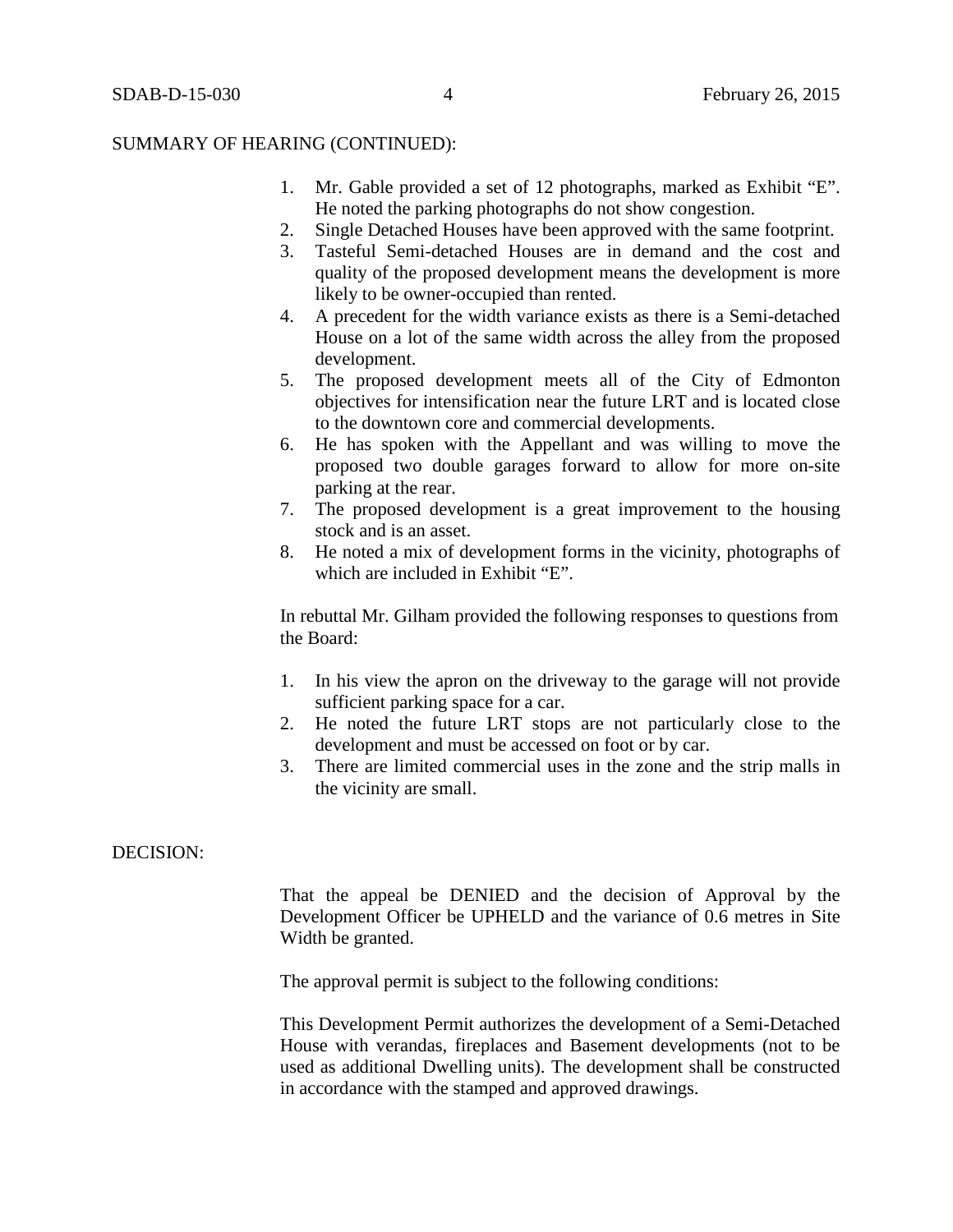## DECISION (CONTINUED):

The height of the principal building shall not exceed 8.6 m nor 2 1/2 Storeys as per the Height definition of Section 6.1(49) of the Edmonton Zoning Bylaw 12800.

Any future basement development may require Development and Building Permit approvals.

Platform Structures greater than 1.0 m above Grade shall provide privacy screening to prevent visual intrusion into adjacent properties.

The maximum number of Dwellings per lot and applicable density regulations shall be as follows: Where Semi-detached Housing and Duplex Housing are allowed in this Zone, a maximum of two Dwellings per lot or and where Single Detached Housing is developed in this Zone, a maximum of one Dwelling per Site, and, where the provisions of this Bylaw are met, up to one Secondary Suite, Garage Suite or Garden Suite shall be allowed. Reference Section 140.4(17)(b)

Semi-detached Housing requires 2 on-site parking spaces per Dwelling and may be in tandem to the attached garage. (Reference Section: 54.2(3))

A hard surface walkway is required between the Garage, Garage pad, or Parking Area and an entry to the Dwelling.

Except for the hardsurfacing of driveways and/or parking areas approved on the site plan for this application, the remainder of the site shall be landscaped in accordance with the regulations set out in Section 55 of the Zoning Bylaw.

Notwithstanding the Landscaping regulations of Section 55 of this Bylaw, where new development consists of replacement or infill within areas of existing housing, Landscaping shall be implemented as a component of such new development in order to replace vegetation removed during construction or to reinforce an established Landscaping context in the area. (Reference Section 140.4(16))

For Single-detached Housing, Semi-detached Housing and Duplex Housing, a minimum Private Outdoor Amenity Area shall be designated on the Site plan. Neither the width nor length of the Private Outdoor Amenity Area shall be less than 4.0 m. The Private Outdoor Amenity Area may be located within any Yard, other than a Front Yard, and shall be permanently retained as open space, unencumbered by an Accessory Building or future additions. (Reference Section 140.4(15))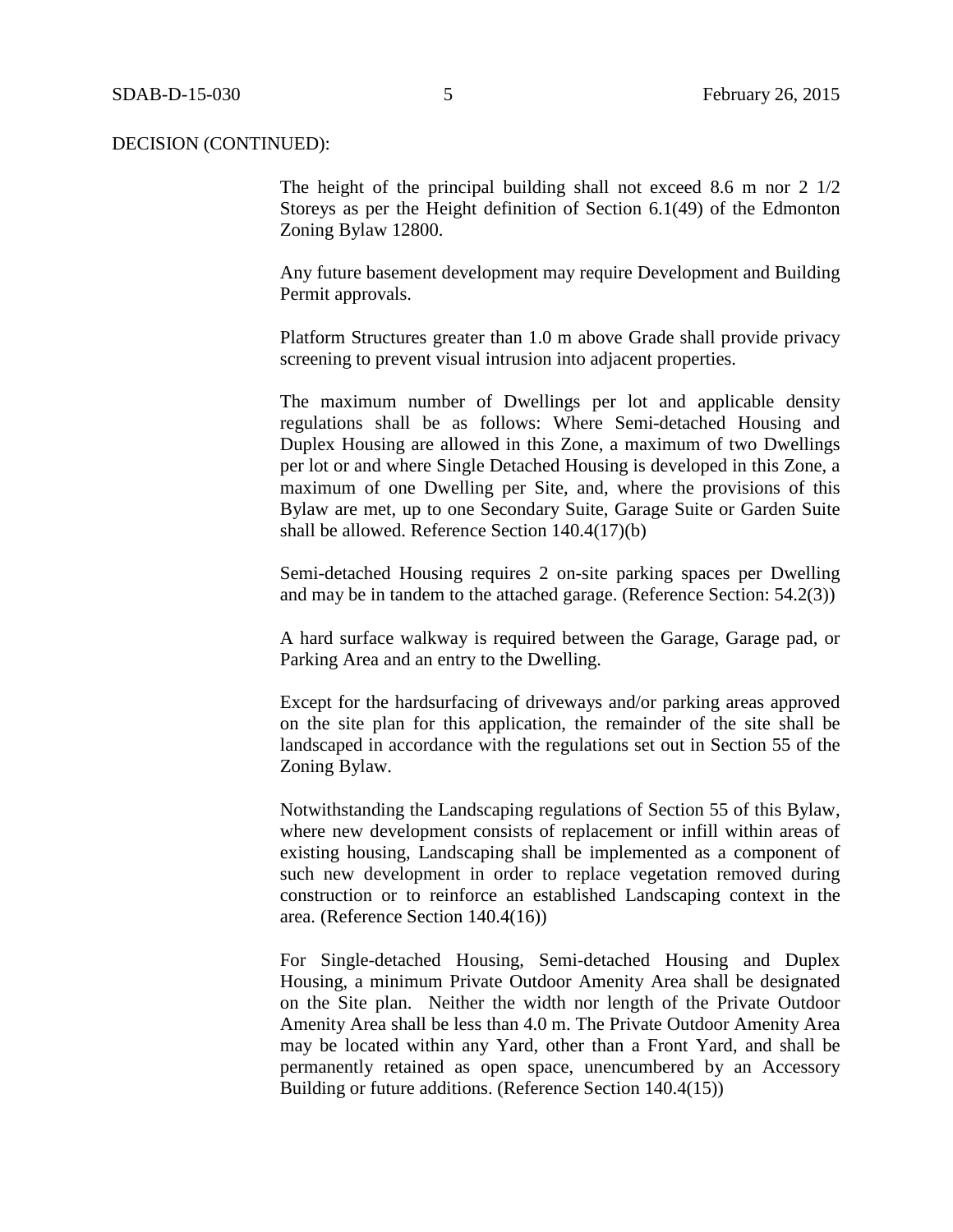# DECISION (CONTINUED):

Each Dwelling within Semi-detached Housing shall be individually defined through a combination of architectural features that may include variations in the rooflines, projection or recession of the facade, porches or entrance features, building materials, or other treatments. (Reference Section 140.4(18))

An approved Development Permit means that the proposed development has been reviewed only against the provisions of the Edmonton Zoning Bylaw. It does not remove obligations to conform with other legislation, bylaws or land title instruments such as the Municipal Government Act, the ERCB Directive 079, the Edmonton Safety Codes Permit Bylaw or any caveats, covenants or easements that might be attached to the Site.

#### **Notes:**

-Lot grades must match the Engineered approved lot grading plans for the area. Contact Drainage Services at 780-496-5500 for lot grading inspection inquiries.

-The development of a Secondary Suite(s) in a Semi Detached House is prohibited by the Edmonton Zoning Bylaw 12800. There may be an inspection in the future to ensure that no illegal suite has been developed.

-Unless otherwise stated, all above references to section numbers refer to the authority under the Edmonton Zoning Bylaw 12800.

### REASONS FOR DECISION:

The Board finds the following:

- 1. The proposed development is a Permitted Use in the RF3 Small Scale Infill Development Zone.
- 2. The Site Width variance is minor in nature and all required on-site parking spaces are provided.
- 3. Based on photographic evidence and the submitted map exhibit, Semi-detached Housing is characteristic of the area.
- 4. The proposed development is located near a major transit route and the future LRT system.
- 5. No letters of opposition were received from the neighbourhood and no other parties in opposition attended the hearing.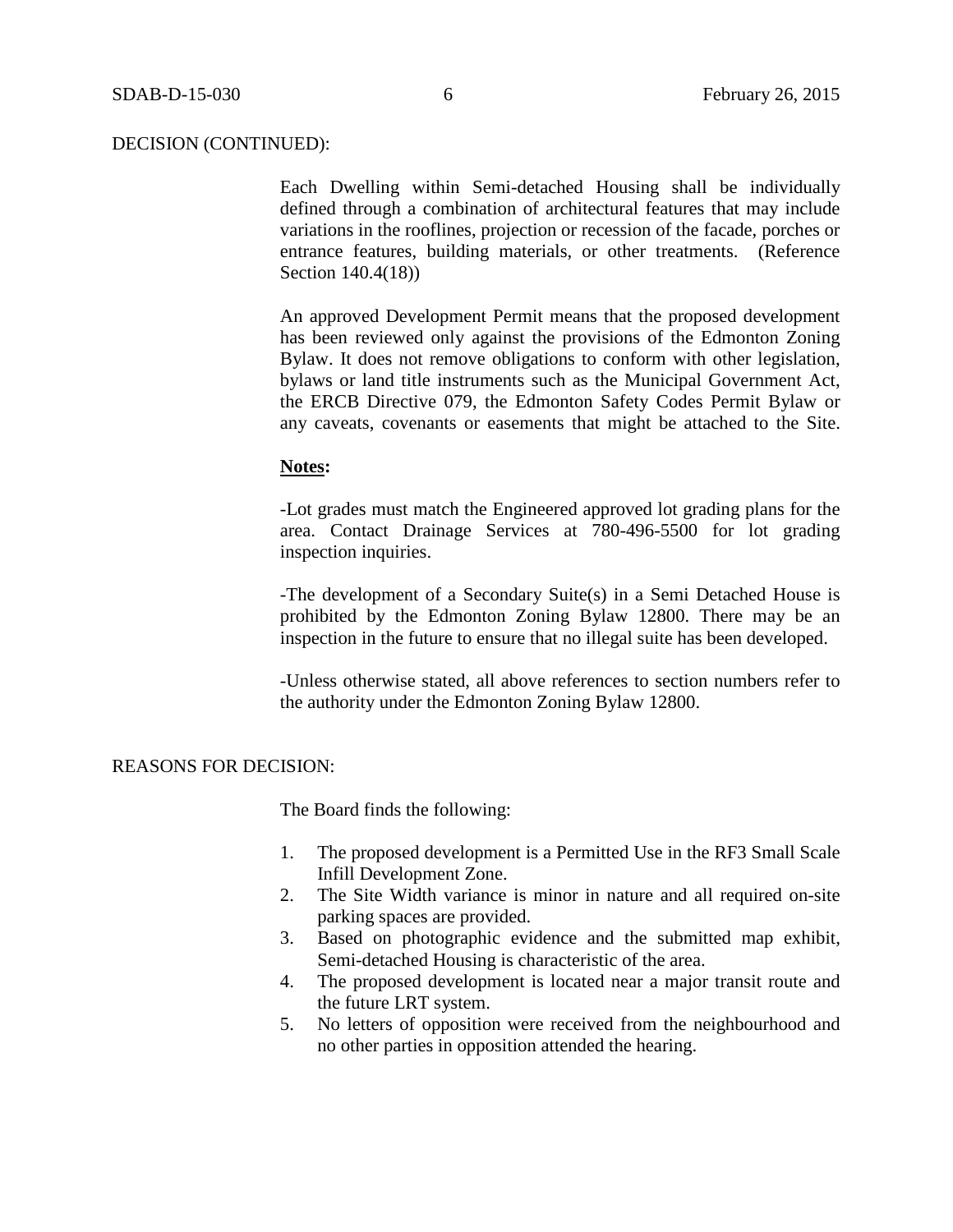#### REASONS FOR DECISION (CONTINUED):

- 6. Nothing presented to the Board provided information on how the incremental effect of a 0.6 metre deficiency in overall Site Width would significantly impact the neighbourhood.
- 7. Photographic evidence submitted showed there is minimal on-street parking congestion.
- 8. Based on the above, it is the opinion of the Board, that the proposed development will not unduly interfere with the amenities of the neighbourhood nor materially interfere with or affect the use, enjoyment or value of neighbouring parcels of land.

# **IMPORTANT INFORMATION FOR APPLICANT/APPELLANT**

- 1. **THIS IS NOT A BUILDING PERMIT.** A Building Permit must be obtained separately from the Sustainable Development Department, located on the 5th Floor, 10250 – 101 Street, Edmonton.
- 2. When an application for a Development Permit has been approved by the Subdivision and Development Appeal Board, it shall not be valid unless and until any conditions of approval, save those of a continuing nature, have been fulfilled.
- 3. A Development Permit shall expire and shall no longer be valid after one year from the date of approval of the Permit, if no construction has been initiated. However, if the permit holder is unable to proceed pending a court decision involving the proposed development, time shall not run until such proceedings are finally completed. For further information, refer to Section 22 of the Edmonton Zoning Bylaw, 12800.
- 4. Notwithstanding clause (3) above, if a Building Permit is issued for the development within the twelve month period, the Development Permit issued therefore shall not lapse unless and until the Building Permit so issued is cancelled or allowed to lapse by virtue of work not having commenced within the statutory minimum period.
- 5. This decision may be appealed to the Alberta Court of Appeal on a question of law or jurisdiction under Section 688 of the Municipal Government Act, R.S.A. 2000, c. M-26. If the Subdivision and Development Appeal Board is served with notice of an application for leave to appeal its decision, such notice shall operate to suspend the Development Permit.